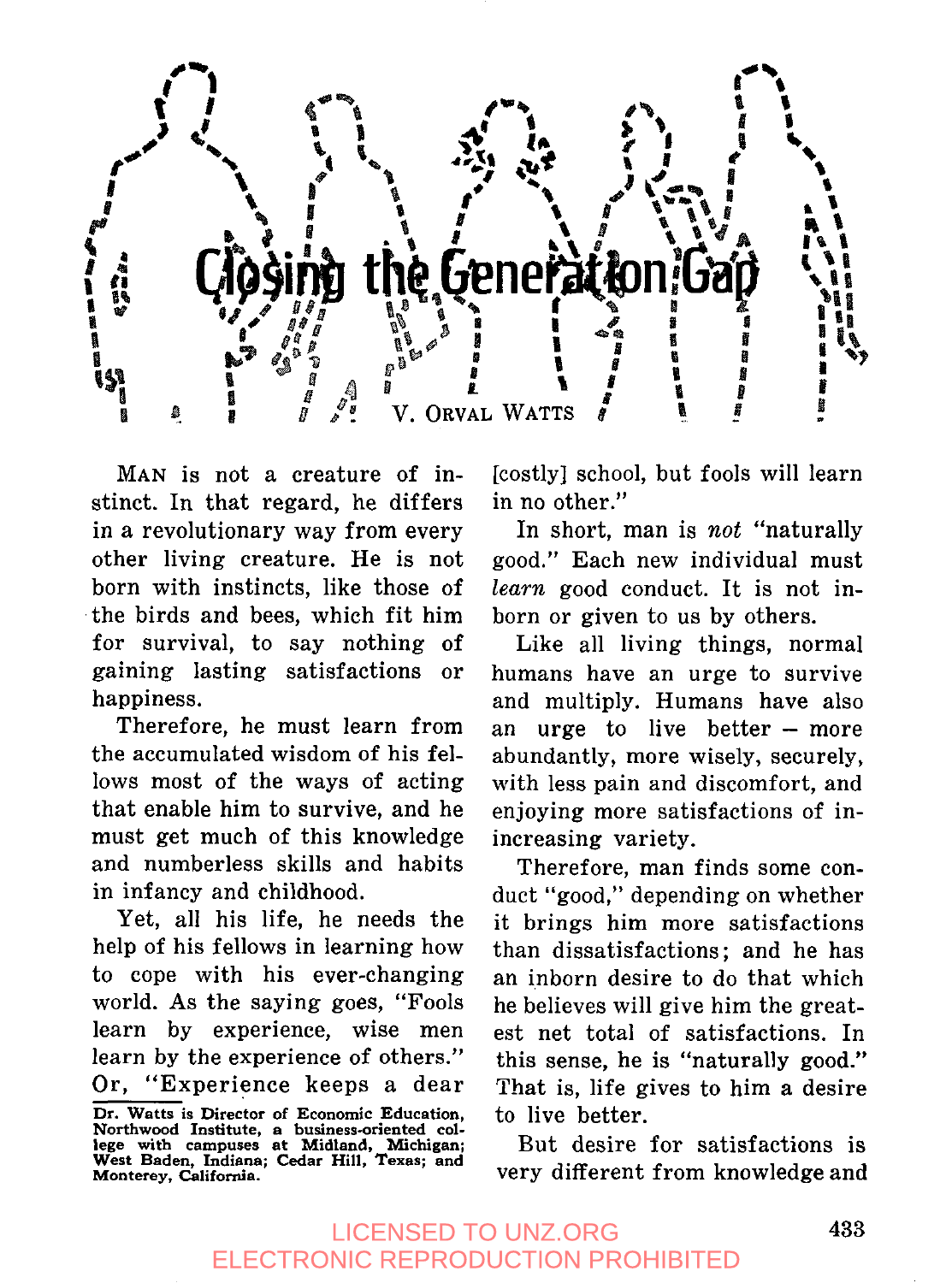ability to get them. I repeat, good conduct, whether knowledge or practice of it, is never given to humans at birth, and we cannot get it by gift after birth.

Therefore, man must LEARN good conduct. And he must learn it in a lifetime that he w:ill find is all too short for learning all he wants and needs for a good life.

#### **Learning Is Hard Work**

Now this learning process takes hard *work* on the part of both learners and mentors  $-$  parents, playmates, co-workers, employers, friends, hired teachers, and even casual acquaintances. It is work because the effort must continue far beyond the point of immediate enjoyment. In other words, it cannot remain on the level of playthat is, activity indulged in for its own sake or for immediate pleasures.

Because such work is irksome, learning involves stress, strain, pressures. These give rise to tedium, discomfort, fatigue  $-$  eyestrain, backaches, headaches, stomach aches, giving up parties and other entertainments and forms of escapism.

These discomforts, in turn, give rise to complaints and protests, and search for escape, especially on the part of the immature who have most to learn (including immature parents, teachers, employ-

ers, and others who seek to instruct). For it is too often forgotten that good manners, good morals, and even good mental hygiene often require great restraint in expressions of displeasure and reactions to discomfort-Sigmund Freud and his disciples to the contrary, notwithstanding.

#### **Student Protests Will Never Cease**

It should *not* surprise us, therefore, that earliest writings record the complaints, even the despair, of parents, teachers, and philosophers about the bad manners, laziness, uncouth dress, and general worthlessness of the youth of their times. And sometimes the subsequent history of the state or nation showed that there was more than usual justification for these complaints, as, perhaps, in the time of Socrates and Plato.

We know little about the feelings of the young of past  $eras$ their aspirations, their complaints about the shortcomings of parents and teachers, and their protests against the pressures for conformity to the standards set by their elders. They could rarely afford, as young people now can afford, the means of recording their opinions.

But we do have enough evidence in the words of the writers in the past to be assured that not all of the young accepted correction and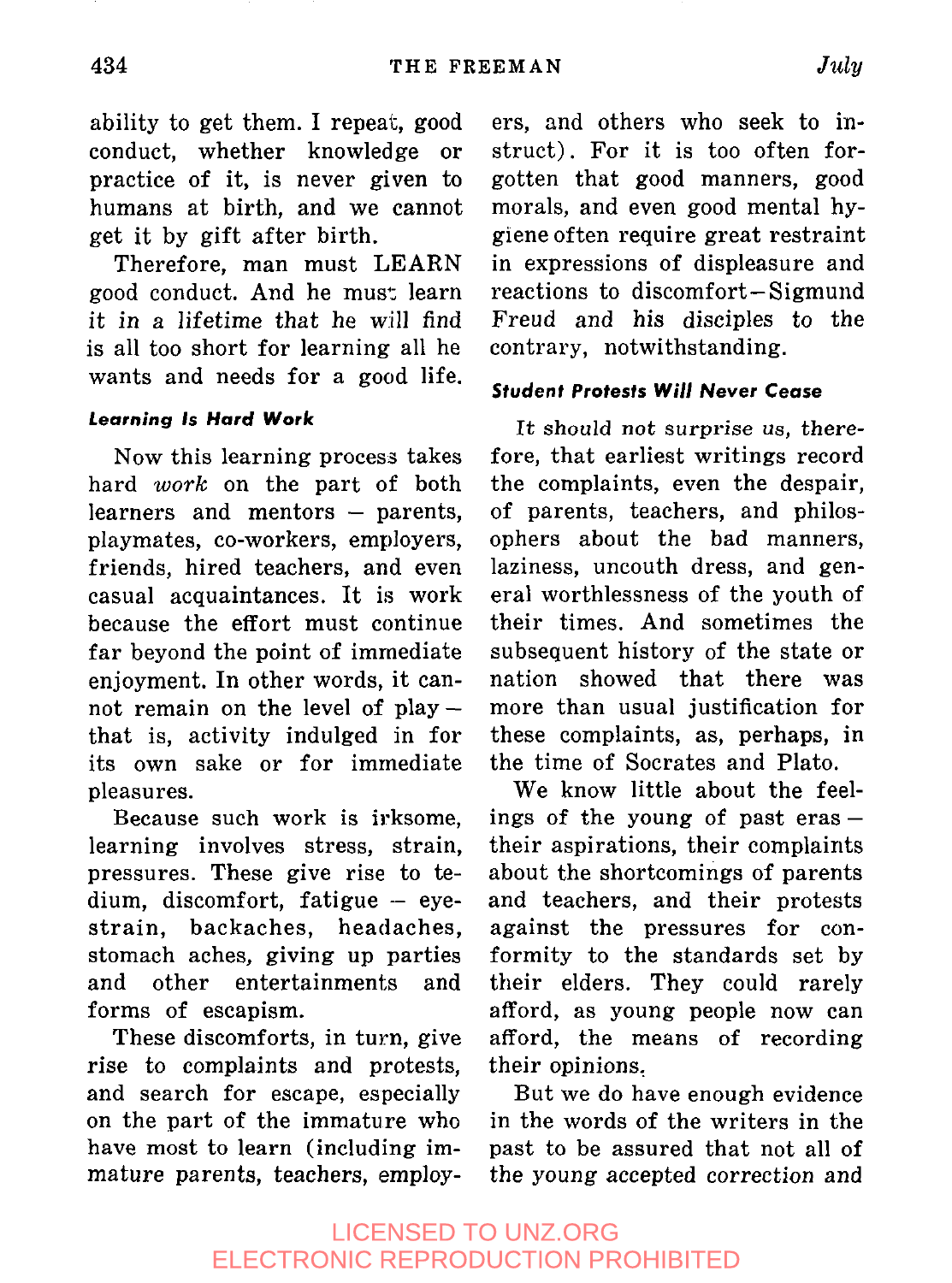study assignments with due meekness. Some, no doubt, were quite docile (a word that means "teachable"); others were drop-outs; and in between these extremes we would find every degree of docility or intractability, of industry or sloth.

And often, then as now, protests probably brought about changes, both good and bad, in the methods and courses of instruction. (In the third and fourth centuries, the State-supported schools in Imperial Rome degenerated in ways now to be observed in tax-supported schools and universities in the United States and other countries.)

This "generation gap," therefore, has always been and must always be. It is the gap between, on the one hand, those with more experience and wisdom, and on the other hand, the as-yet untutored, who are more or less able and willing to learn. Even in the animal world we find evidence of an uncomfortable generation gap when a mother bear or lion cuffs a heedless, slow, reckless, or too obstreperous cub.

In humans, because the gap is so very great and getting ever wider, it takes strenuous effort, I repeat, to close this ever-present "generation gap" in every home. school, club, gang, golf links, bridge party, bowling alley, tennis court, football field, and workshop. And the effort must be a strenuous one on both sides of the gap, as individuals strive to close it.

## **Learning Requires Good Manners -- and So Does Teaching**

Efforts to close the gaps in learning then, take patience, persistence, willingness to forgive and forget blunders, effort to understand one another's words, aims, and problems.

The work also requires good manners, which are means of showing consideration for others, interest in their feelings and opinions, gratitude, appreciation, and desire for cooperation.

Finally, learning requires improving morals, which include good manners and much morehonesty and honor, dependability, truthfulness with courtesy and with relevance, frankness without malice, industry in countless lines of activity, and continuing concern for the long-run, indirect results of one's words and deeds.

Good manners, of course, shade into good morals. Why this is so, and why knowing, mature persons show so much sensitivity and concern in regard to what we may think of as "mere" manners become clearer when we realize what "good maners" are. In essence, they are ways of letting other people know that we care about them.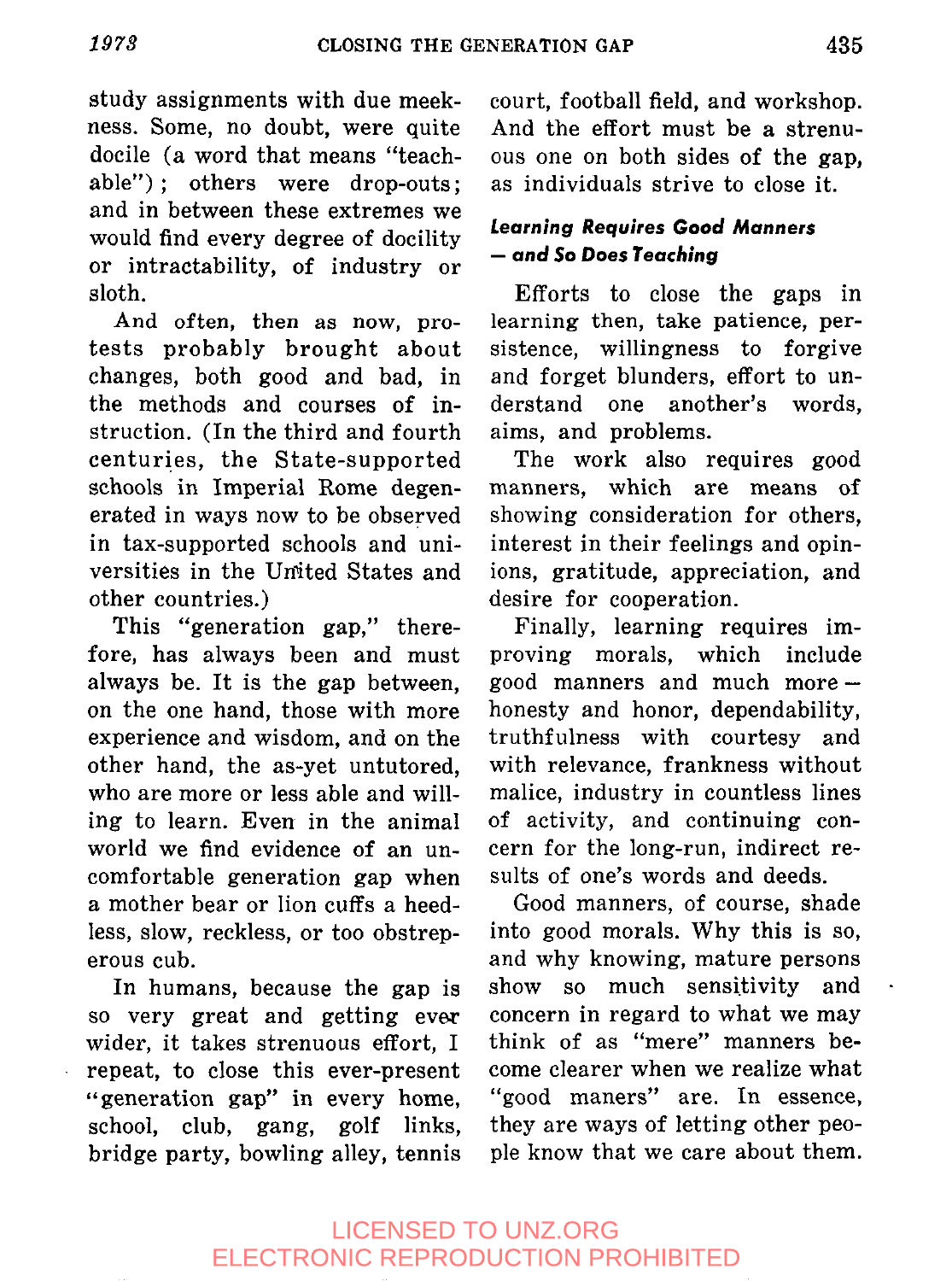They are ways of showing consideration for their feelings, interests, and opinions, ways of showing friendliness and a desire for cooperation.

We demonstrate them in appropriate facial expressions, such as a friendly smile of greeting or a look of concern when a friend tells of his misfortune. Good manners may be a tone of voice showing warmth, interest, sympathy, and friendliness. They appear in our choice of words and gestures; in personal cleanliness and sanitary habits; in dress and hair styles which are distinctive in ways which other people consider to be "in good taste"; and in forms of conduct too numerous to mention, from holding open a door for another person to stopping a car at crosswalks for pedestrians.

Good manners also include selfrestraint in all of these respects -avoiding fiat, complaining tones of voice; avoiding words and gestures that annoy, insult, depress, or denigrate others ; avoiding public displays of strong emotions; and avoiding actions which other persons consider annoying (e.g., noisy parties) or obscene.

#### **Progress in Manners and Morals**

Some "good manners" are tribal or national customs, rather than universal: for example, kinds of eating utensils and ways of using

them, ways of eating or drinking, dress and hair styles, and modes of greeting.

Yet it is nonetheless necessary for members of these tribes and nations, and for their guests, to learn and follow these local customs if they wish to show respect for the residents' opinions and to win the friendliness and cooperation they need to survive and to avoid unpleasantness among those groups.

Many young people today, having discovered that what is considered good manners differs greatly from place to place, have unwisely concluded that good manners may become largely matters of individual choice. They may even think that they help to bring about this freer and happier day by flouting local conventions and customs.

This is another factor aggravating the "generation gap," one that English tutors recognized centuries ago in preparing their students for foreign travel by warning them, "When in Rome, do as the Romans do."

True, manners and customs are changing everywhere  $-$  we hope for the better. There is evidence, I believe, that certain elements in good manners are going to become more universally accepted and necessary for coping with  $life's$  problems  $-$  for example.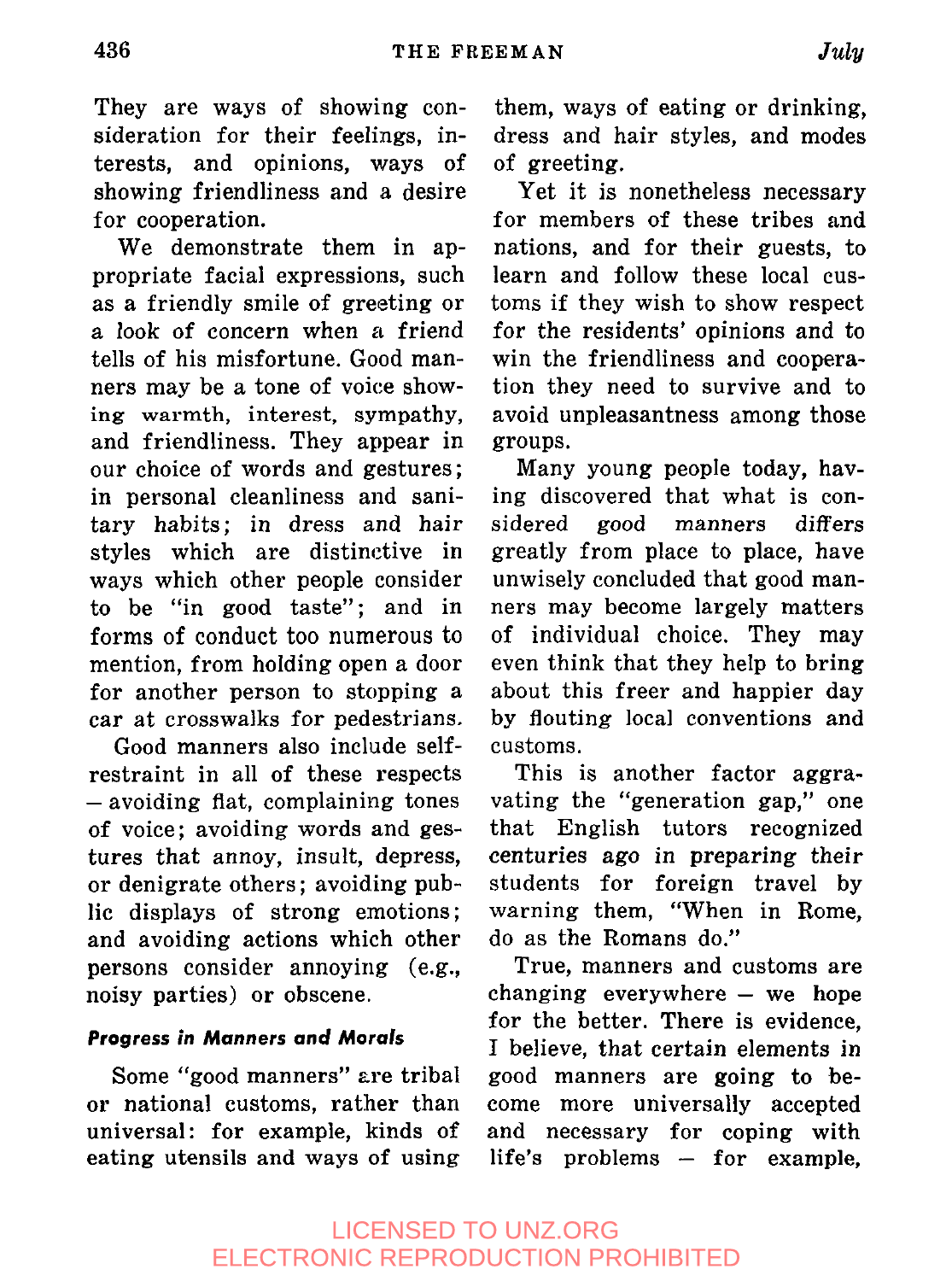higher levels of personal cleanliness and neatness, a pleasant smile, a friendly greeting, a warm voice, avoiding excesses in public displays of emotion, refraining from littering streets and public places, avoiding air pollution with tobacco smoke (some airplanes now segregate smokers), temperance and sobriety in all things, due attention to fashion and "style," and expressions of gratitude for favors and kindnesses.

## **A Never-Ending Struggle for Self-Improvement**

Similarly, certain forms of conduct which we call "moral" because they are even more important for long-run welfare- or are believed to be  $so - will$  remain valid as long as humans want something they don't have or something better than they now have and gain the wisdom necessary to achieve their goals.

For, in order to get more or in some way to better ourselves, we must have more honesty, more dependability, more truthfulness, more regard for the feelings and aspirations of other persons, and more willingness to invest time and energy for long-run gains. And we must have this moral progress everywhere if we are to have continuing progress anywhere-in Soviet Russia and mainland China, for example, as well as in the United States and Canada.

These gains will not come merely by wishing or hoping for them.

They will come only as more and more individuals, everywhere, learn to look further ahead, understand more fully the results of their conduct, and show more patient determination in their struggles for self-improvement and in discharge of the obligations necessary to win and keep the needed cooperation of their fellows.

This involves widening the "generation gap" between adult and infant or child, between mentor and student, as well as the gap between mature and immature adults. To close this widening gap, as individuals in each generation must do, we must release the instructional procedures from the cramping confines of bureaucratic control.

And perhaps even before this release may take place, we must somehow gain far more general recognition and acceptance of the responsibility of each individual of every age and occupation for dedicated effort in life-long education in the broadest sense of that much-abused word.

#### **A Retreat from Learning**

Unfortunately, age does not always bring wisdom. Neither do academic degrees and titles. A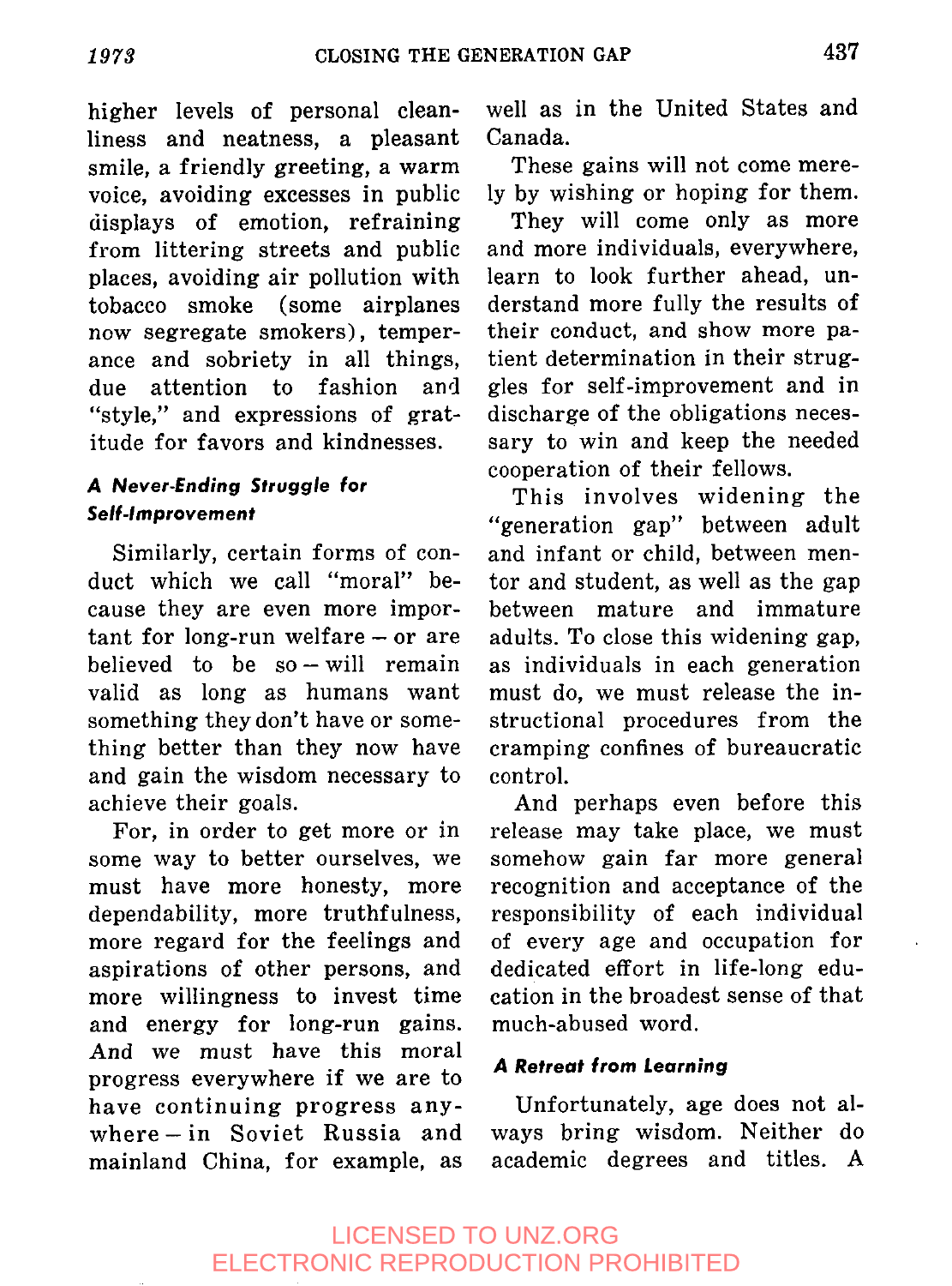teacher schooled in ancient myths may be a blind leader of the blind. The historian who is igncrant of economics, for example, is likely to be a poor guide to an understanding of history; an economist who knows little history may endorse policies which repeated trials in the past have proven disastrous. A teacher of philosophy may so enjoy baiting his students by playing the role of "devil's advocate" that he promotes confusion and distrust of reason rather than a desire for truth or love of wisdom.

Teachers lacking in courage and scruples often pander to their student's prejudices, indolence, and desire to escape the burdens of responsibility. Demagogy is as rife in many classrooms as in political assemblies.

In particular, the modern established schools are doing to education what established churches do to religion. The Founding Fathers of this country sought to outlaw "established" (religion, that is, the use of tax funds to support religious efforts. They had found by experience-what experience has demonstrated again and again in other lands-that tax support sapped the clergy of enthusiasm, initiative, and responsibility, so that the American people had lost much of their former interest and faith in religion.

## **State-Established Schools**

Now schools and universities supported by taxes and populated by conscripted students are displaying the same defects, for the same reasons, that were evident in the established churches. Instead of helping to close the perennial generation gap, tax-supported educators and their graduates too often operate to widen it. Because they believe that parents and students cannot be individually responsible for education, they develop a chronic skepticism of freedom and individual responsibility in every field of human endeavor.

Therefore, they fail to develop in their students a sense of personal responsibility. Instead, they teach that "society," or "government," of "the establishment" is responsible for both the individual's problems and the solutions. They inculcate distrust and scorn for the achievements of free men and inspire a nihilistic urge to sabotage and destroy what free men have achieved. Thus. too often, they make the immaturity of their students a chronic condition.

Truly, as many observers are now pointing out, this creates a gap, not so much between generations, as between the builders and the destroyers of civilization.

This teaching of irresponsibility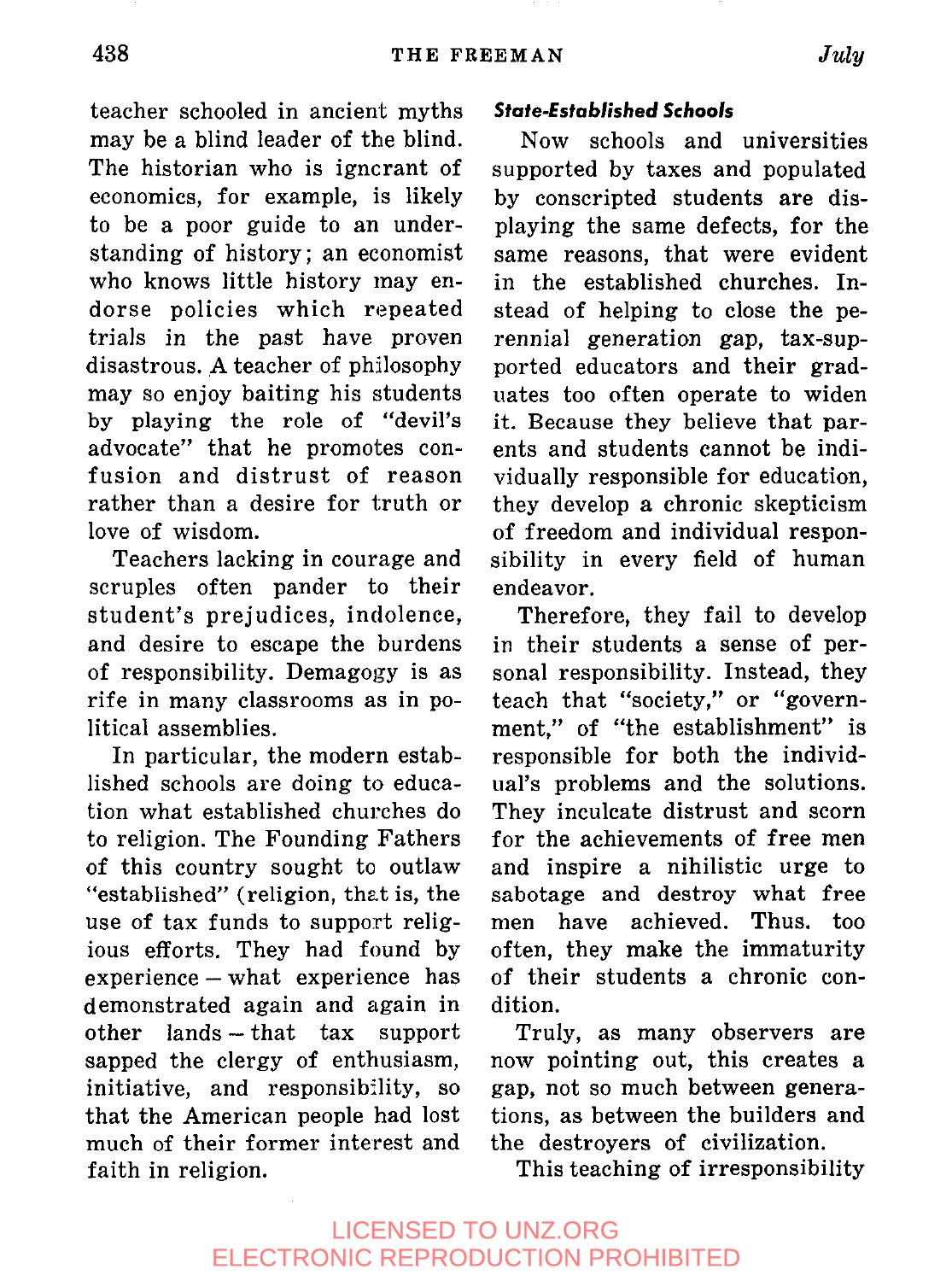and subversion of free institutions is a betrayal of trust by those who profess superior knowledge and wisdom. It is not new in world history, but we have been experiencing in recent decades a viru-

lent recrudescence of this "treason of the intellectuals," worldwide.

We must recognize and expose this retreat from learning for what it is if human progress is to continue.  $\qquad \qquad \qquad \qquad \qquad \qquad \qquad \qquad \qquad$ 

#### *Artificial Distinctions*

IT IS to be regretted that the rich and powerful too often bend the acts of government to their selfish purposes. Distinctions in society will always exist under every just government. Equality of talents, of education, or of wealth can not be, produced by human institutions. In the full enjoyment of the gifts of Heaven and the fruits of superior industry, economy, and virtue, every man is equally entitled to protection by law; but when the laws undertake to add to these natural and just advantages artificial distinctions, to grant titles, gratuities, and exclusive privileges, to make the rich richer and the potent more powerful, the humble members of society  $-$  the farmers, mechanics, and laborers  $-$  who have neither the time nor the means of securing like favors to themselves, have a right to complain of the injustice of their Government. There are no necessary evils in government. Its evils exist only in its abuses. If it would confine itself to equal protection, and, as Heaven does its rains, shower its favors alike on the high and the low, the rich and the poor, it would be an unqualified blessing. In the act before me there seems to be a wide and unnecessary departure from these just principles.

> From ANDREW JACKSON's Veto of the Charter of **the** Bank of the United States, July I0, 1832.